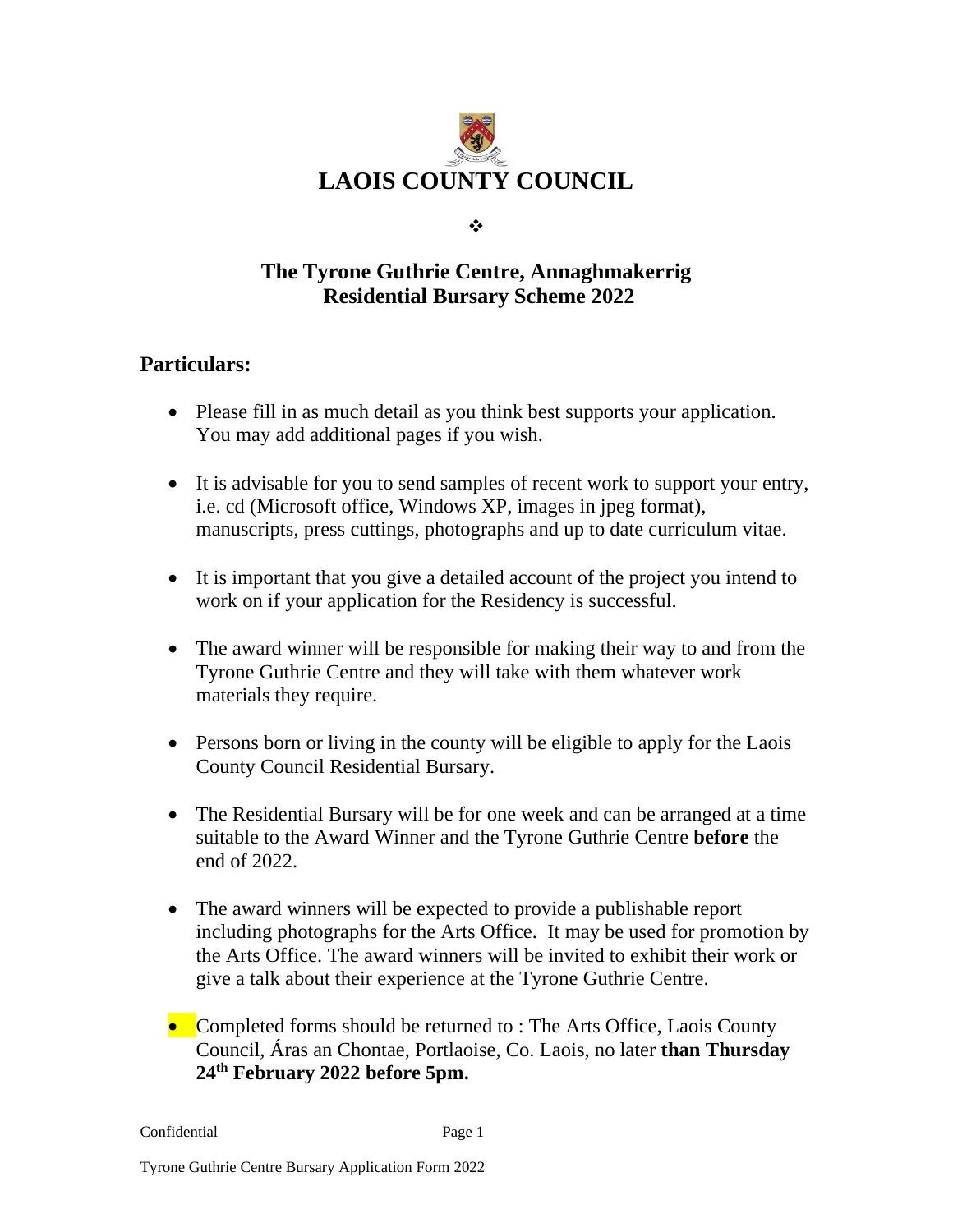### **Tyrone Guthrie Centre Bursary Scheme 2022 LAOIS COUNTY COUNCIL Comhairle Chontae Laoise APPLICATION FORM**

| PROFESSIONAL NAME (if different from above): |  |
|----------------------------------------------|--|
|                                              |  |
|                                              |  |
|                                              |  |
|                                              |  |
|                                              |  |
|                                              |  |

**PLEASE SUGGEST DATES WHEN YOU WOULD LIKE TO AVAIL OF THE BURSARY IF YOUR ENTRY IS SUCCESSFUL:**

**1. .\_\_\_\_\_\_\_\_\_\_\_\_\_\_\_\_\_\_\_\_\_\_\_\_\_\_\_\_\_\_\_\_**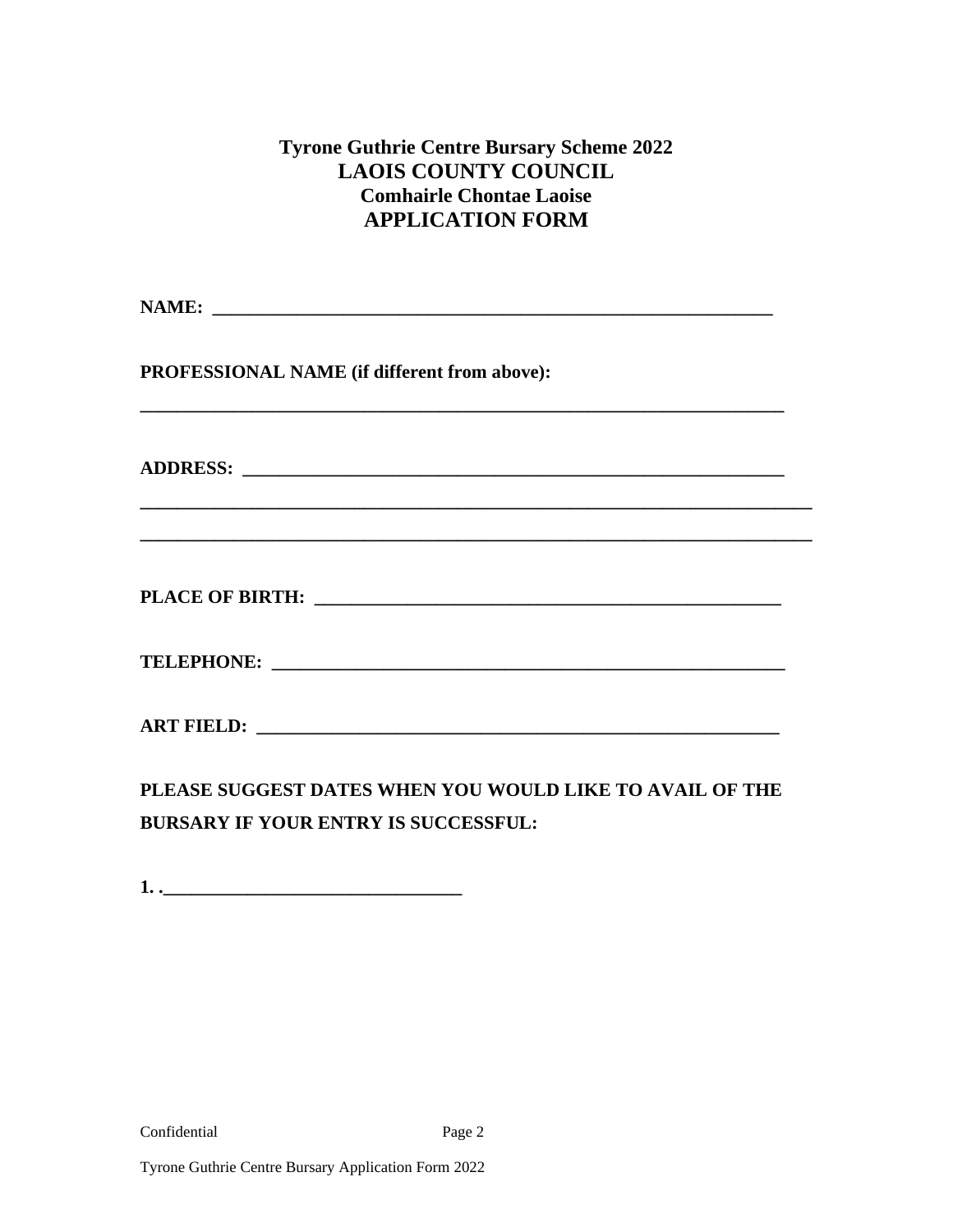# PLEASE LIST YOUR MOST IMPORTANT PUBLICATIONS, **EXHIBITIONS, OR PERFORMANCES OF THE LAST FIVE YEARS. SPECIFY DATES AND VENUES:**

**DESCRIPTION OF CURRENT WORK:** 

PLEASE GIVE DETAILS OF THE PROJECT YOU WOULD LIKE TO WORK ON IF YOUR APPLICATION IS SUCCESSFUL:

Confidential

Page 3

Tyrone Guthrie Centre Bursary Application Form 2022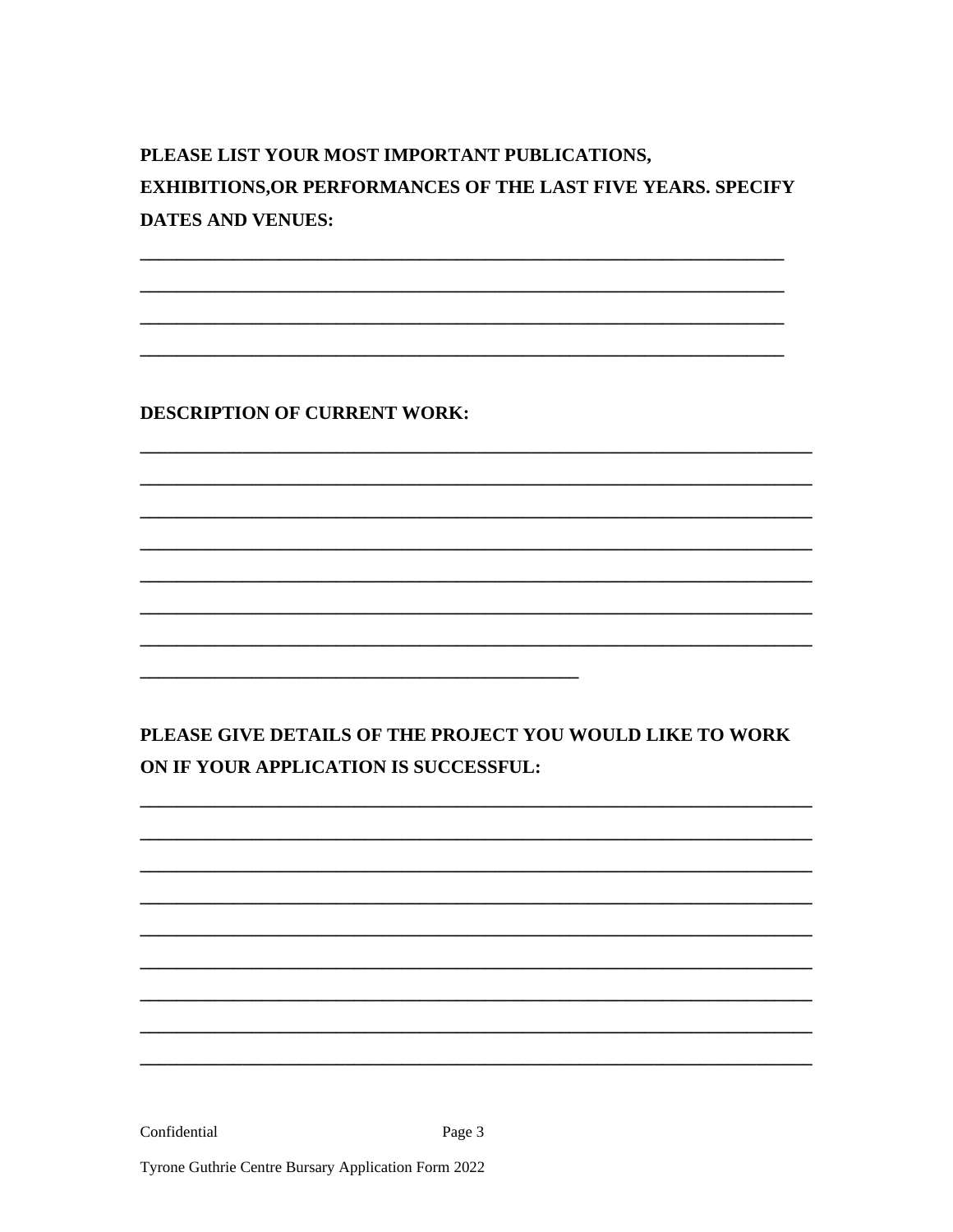REFERENCES:

## **PLEASE GIVE AS REFERENCES THE NAMES AND ADDRESSES OF TWO ARTISTIC EXPERTS IN YOUR FIELD WHO ARE ACQUAINTED WITH YOU AND YOUR WORK:**

### **Supporting Documentation:**

To assist in the assessment of your application, supporting documentation should be included and should be submitted by the deadline specified and it must be clearly labeled.

| Supporting documentation                       | Number of      | Enclosed      |
|------------------------------------------------|----------------|---------------|
|                                                | Items Enclosed | (please tick) |
| Detailed Proposal/Idea (if applicable)         |                |               |
| <b>CV</b>                                      |                |               |
| Stamped addressed envelope (SAE)               |                |               |
| CDs                                            |                |               |
| Other (slides, Photographs etc) please specify |                |               |
|                                                |                |               |
|                                                |                |               |
|                                                |                |               |
|                                                |                |               |
|                                                |                |               |
|                                                |                |               |
|                                                |                |               |